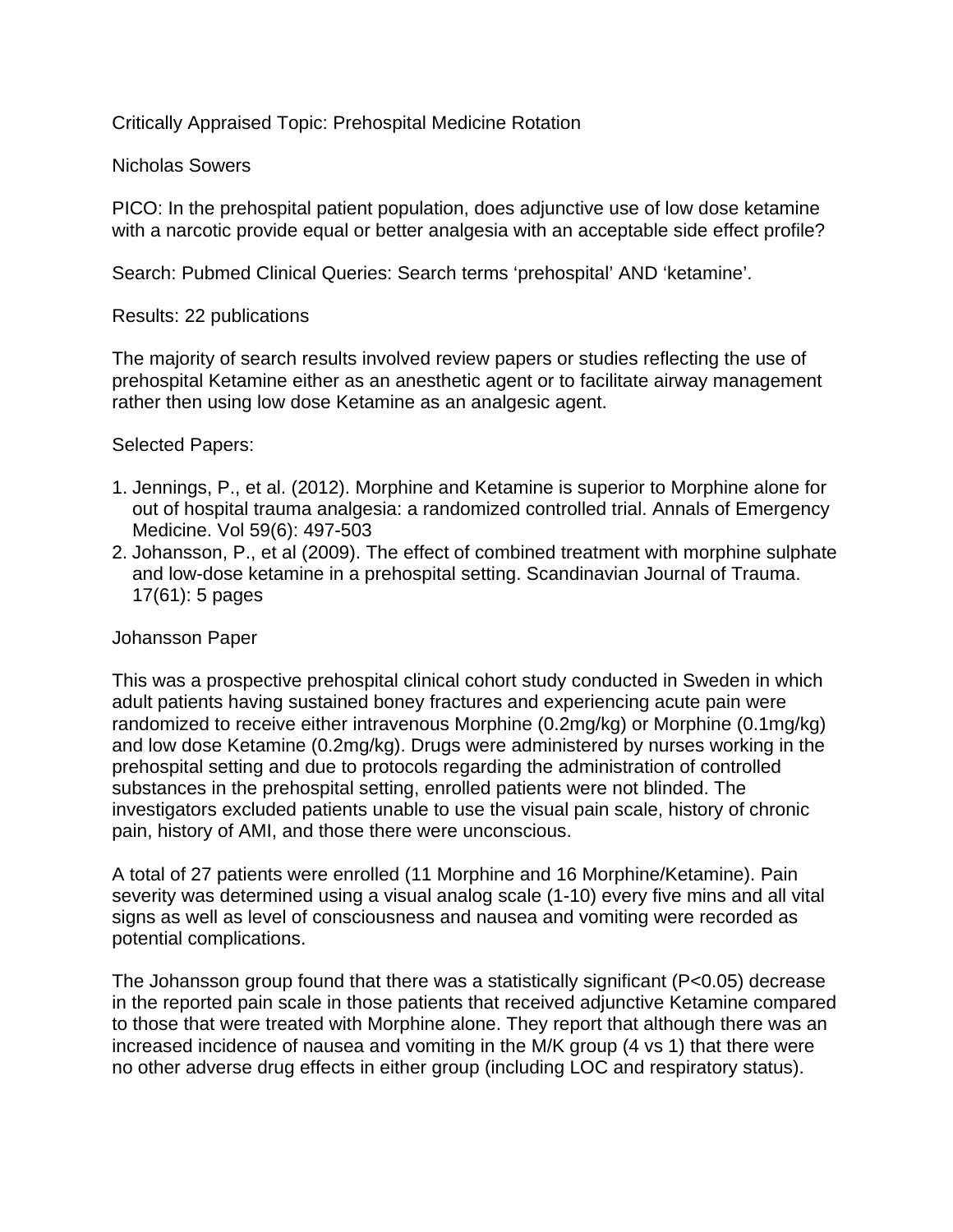#### Jennings Paper

This was a prospective, randomized, controlled, open label prehospital study conducted in Australia involved adult with a GCS 15 reporting acute traumatic pain of at least 5 on a 1-10 visual analog scale in the prehospital setting comparing the use of Morphine against Morphine and Ketamine. Medications were administered by paramedics in the prehospital setting. Patients were excluded if they had a known allergy to Ketamine, were pregnant, current ischemic chest pain or pulmonary edema, severe hypertension or had sustained a head injury.

Pain scale values were obtained every ten minutes and potential complications such as profound hypotension, unconsciousness, respiratory depression requiring ventilatory support were recorded.

A total of 136 patients were enrolled and overall the investigators found that there was a statistically significant greater decrease in mean pain scale for those patients in the Morphine/Ketamine group compared to those that received only Morphine with those patients in the M/K group additionally reporting a much more rapid decrease in pain intensity.

The authors note that there was a greater incidence of adverse side effects within the group that received Ketamine (27 vs 9 patients) including 'disorientation' and 'emergence phenomenon' but that none of the SE were significant enough to result in within from the study. There were no significant differences in vitial signs recorded between the two treatent arms.

#### Comments:

Both authors have argued that Ketamine in an agent that is well suited to the prehospital environment as it effectively provides analgesia while provided the additional benefits of anxiolysis and amnesia - properties that may be beneficial in the traumatically injured population.

While these studies involve different health care practitioners (paramedics vs nurses) both involve the administration of low dose Ketamine as an adjuctive analgesic in the prehospital environment to patients with traumatic injuries.

Both studies have demonstrated that not only does the addition of low dose Ketamine as an adjunct to narcotic based prehospital analgesia provide better prehospital analgesia (as per patient reported pain scales) but that it likely does so in a shorter time frame while providing the additional benefits described above.

Investigators in both studies acknowledge the potential for a sympathemetic effect with the use of Ketamine - increasing HR and systolic BP. While the authors speculate that